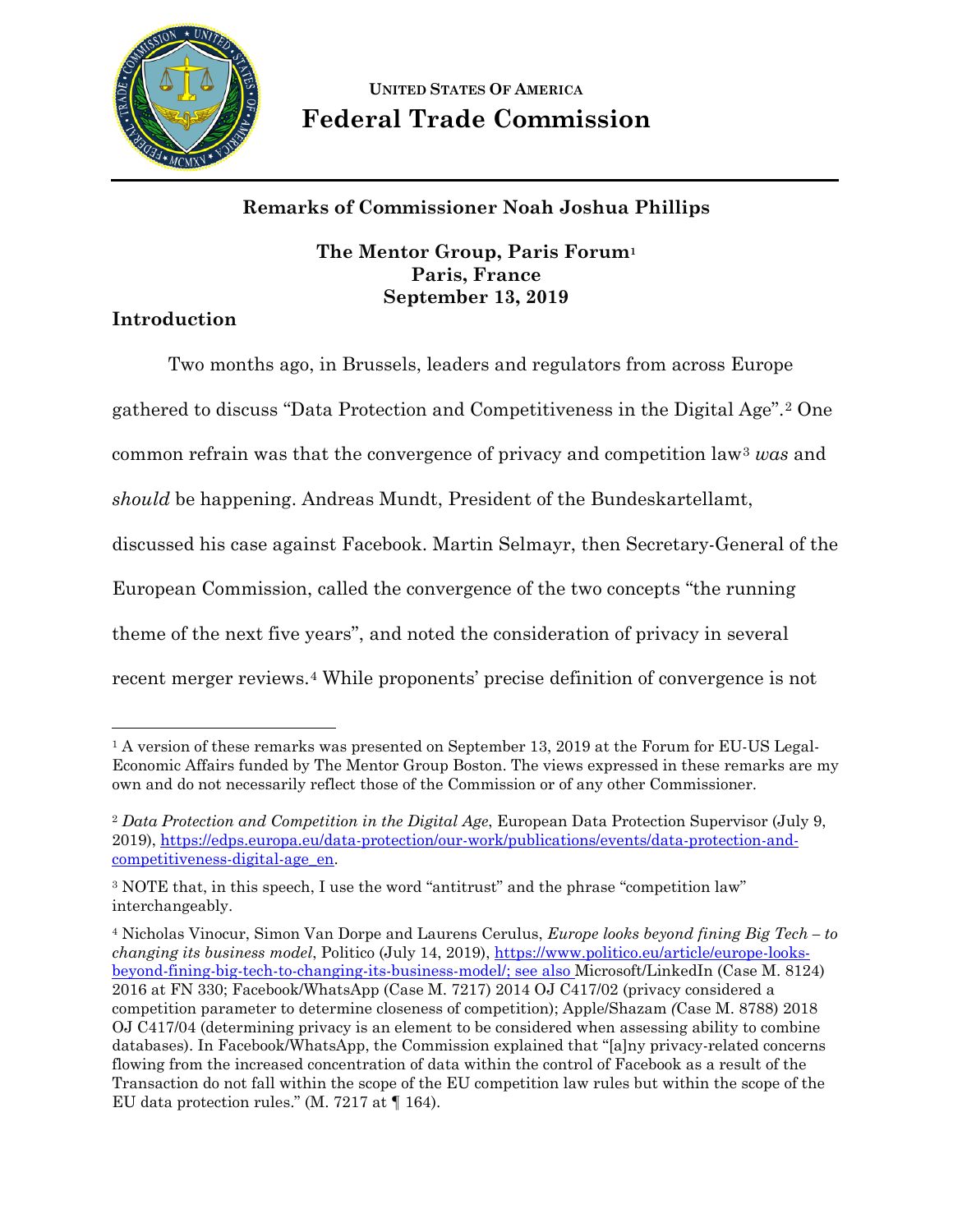entirely clear, the desire to link competition and privacy is. In the States, Commissioners like Pamela Jones Harbour and my colleague, Rebecca Kelly Slaughter, have over the years urged a similar connection between competition and privacy law.[5](#page-1-0)

Today, with you, and at the risk of being provocative, I want to register my dissent. I want in particular to counter two increasingly-prevalent notions. First, that competition agencies should pursue privacy ends as they apply law designed to address competition problems. Second, the assumption that, if we had more competition in certain markets, the result would be more or better privacy – the claim, in effect, that competition and privacy necessarily align. Privacy can be evaluated as a qualitative parameter of competition, like any number of non-price dimensions of output; but competition law is not designed to protect privacy. Put to the task, it will fail; and both competition and privacy will suffer.

The Federal Trade Commission, where I work, enforces both competition and privacy laws—not alone, of course, but we are the only agency that does both. Our experience, including in the relatively brief tenure thus far of us five sitting commissioners, lays bare the fact that competition and privacy law are different. They have different aims, and use different tools to achieve those aims. My concern

 $\overline{a}$ 

[https://www.ftc.gov/system/files/documents/public\\_statements/1513009/slaughter\\_remarks\\_at\\_ftc\\_ap](https://www.ftc.gov/system/files/documents/public_statements/1513009/slaughter_remarks_at_ftc_approach_to_consumer_privacy_hearing_4-10-19.pdf) [proach\\_to\\_consumer\\_privacy\\_hearing\\_4-10-19.pdf;](https://www.ftc.gov/system/files/documents/public_statements/1513009/slaughter_remarks_at_ftc_approach_to_consumer_privacy_hearing_4-10-19.pdf) Dissenting Statement of Commissioner Pamela Jones Harbour, *Google/DoubleClick* (Dec. 20, 2007); [https://www.ftc.gov/sites/default/files/documents/public\\_statements/statement-matter](https://www.ftc.gov/sites/default/files/documents/public_statements/statement-matter-google/doubleclick/071220harbour_0.pdf)[google/doubleclick/071220harbour\\_0.pdf.](https://www.ftc.gov/sites/default/files/documents/public_statements/statement-matter-google/doubleclick/071220harbour_0.pdf)

<span id="page-1-0"></span><sup>5</sup> *See, e.g.*, Remarks of Commissioner Rebecca Kelly Slaughter, FTC Hearing #12, *The FTC's Approach to Consumer Privacy*, at 3 (Apr. 10, 2019),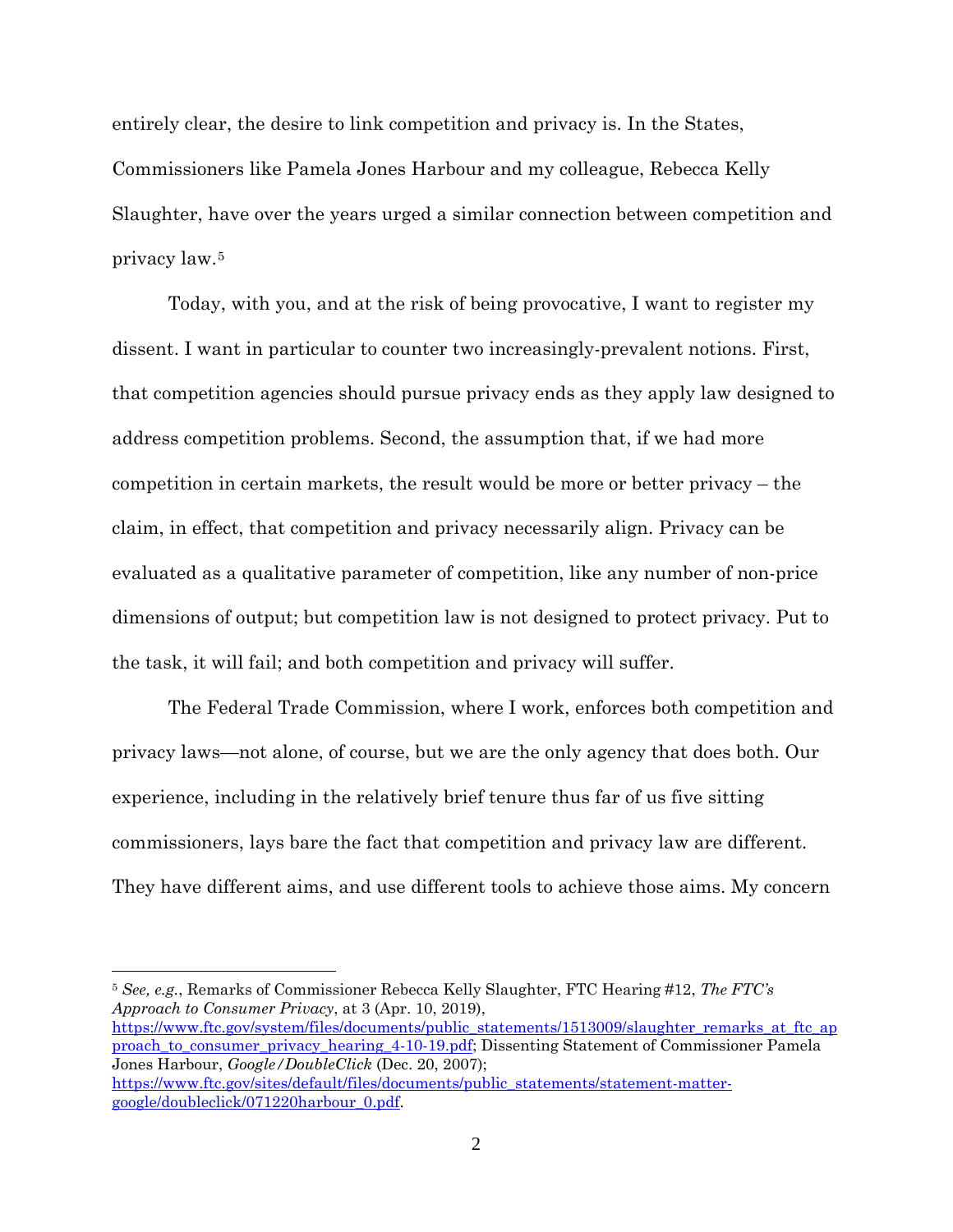with adopting a broad "convergence" of privacy and competition law is that addressing both together will lead to incoherence and erosion of the rule of law.[6](#page-2-0)

My remarks will address the agency's history with these bodies of law, what each guards and guards against, and why policy-makers, law enforcers, and judges must take care not to conflate the two. The arguments for doing so are weak, and the potential for mischief great.

#### **History of the FTC**

 $\overline{a}$ 

The history of the FTC itself helps illustrate the dichotomy between competition and privacy. In a sense, the story begins in the person of Louis Brandeis, a Jewish attorney from Kentucky who became a senior economic advisor to President Woodrow Wilson and, later, a Supreme Court Justice.

In 1890, Brandeis and Samuel Warren published *The Right to Privacy*.[7](#page-2-1) They were concerned that new technologies like photography allowed for private actors to intrude into the affairs of their fellow citizens, and surveyed the common law for a doctrine to protect what they called "the right to be let alone". Over time, Brandeis' insight would both influence judicial interpretation of the U.S. Constitution's Fourth Amendment and serve as the starting point for consumer privacy law in the United States.[8](#page-2-2)

<span id="page-2-0"></span><sup>6</sup> While I call this stance "provocative," I am not alone in my concern. Maureen Ohlhausen, the former Acting Chairman of the FTC, articulated it. Maureen K. Ohlhausen & Alexander P. Okuliar, *Competition, Consumer Protection, and the Right [Approach] to Privacy*, 80 Antitrust Law Journal No. 1 (2015).

<span id="page-2-1"></span><sup>7</sup> Samuel D. Warren & Louis D. Brandeis, *The Right to Privacy*, 4 Harv. L. Rev. 193, 195 (1890).

<span id="page-2-2"></span><sup>8</sup> Maureen K. Ohlhausen & Alexander P. Okuliar, *Competition, Consumer Protection, and the Right [Approach] to Privacy*, 80 Antitrust Law Journal No. 1 (2015) at 121.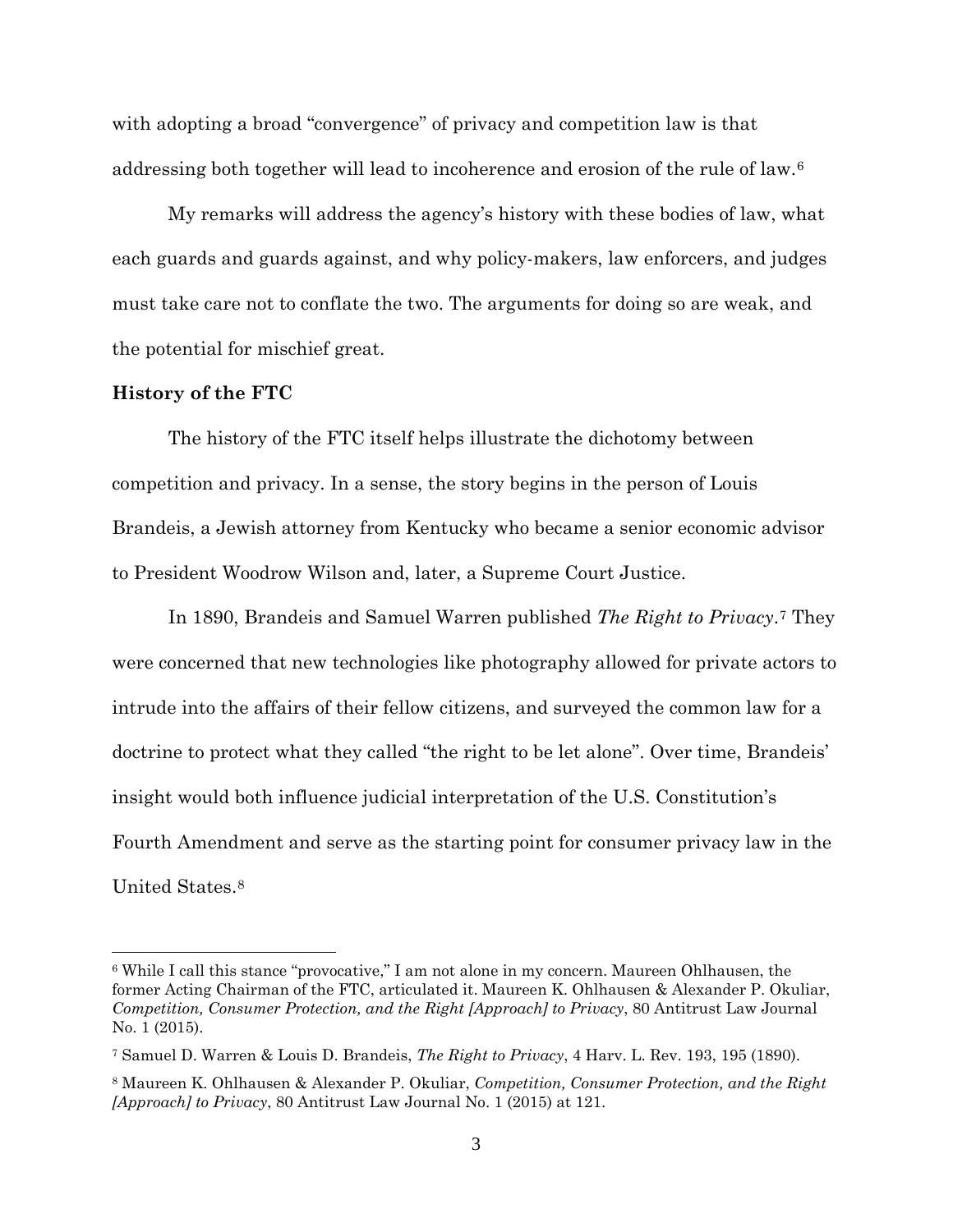A note: the Mentor Group exists to foster U.S.-European dialogue, a project that requires us to recognize when philosophical underpinnings differ. The right to privacy from the State is fundamental to all of us. In Europe, we see it expressed, for example, in Charter of Fundamental Rights.[9](#page-3-0) In the States, we have the Fourth Amendment. But when it comes to what I am calling "consumer privacy"—that is, the right to be let alone *other* than by the State—distinction lies between the Atlantic coasts. Here in Paris, that right is also fundamental. But that is not so in Washington, or Kentucky. Americans tend to think of privacy as consumer protection, with the specific rights defined by Congress over time.

The right to privacy was hardly Brandeis' only project. The 1912 presidential election, dominated by questions of trusts and antitrust in the wake of the *Standard Oil* ruling, swept Progressive reformers, including Brandeis, into power.[10](#page-3-1) Two years later, at their behest, President Woodrow Wilson and Congress created the FTC, an independent, expert agency aimed, and soon armed with the Clayton Act, to "check monopoly in the embryo".<sup>[11](#page-3-2)</sup> Now the government could stop certain business combinations and conduct *before* they caused widespread anticompetitive harm. The remit was forward looking, and the jurisdiction broad: to prohibit "unfair methods of competition".[12](#page-3-3)

<span id="page-3-0"></span><sup>9</sup> Charter of Fundamental Rights of the European Union, Art. 7, 8, 2012 OJ C 326/02 (Oct. 26, 2012).

<span id="page-3-1"></span><sup>10</sup> Marc Winerman, *A Brief History of the Federal Trade Commission,* at 6 (Sept. 22-23, 2004), [https://www.ftc.gov/sites/default/files/attachments/ftc-90-symposium/90thanniv\\_program.pdf.](https://www.ftc.gov/sites/default/files/attachments/ftc-90-symposium/90thanniv_program.pdf)

<span id="page-3-2"></span><sup>11</sup> 51 Cong. Rec. 12,030 (1914) (Newlands); *see also* Brian Fung, *The FTC was built 100 years ago to fight monopolists. Now, it's Washington's most powerful technology cop*, Washington Post (Sept. 25, 2014), [https://www.washingtonpost.com/news/the-switch/wp/2014/09/25/the-ftc-was-built-100-years](https://www.washingtonpost.com/news/the-switch/wp/2014/09/25/the-ftc-was-built-100-years-ago-to-fight-monopolists-now-its-washingtons-most-powerful-technology-cop/)[ago-to-fight-monopolists-now-its-washingtons-most-powerful-technology-cop/.](https://www.washingtonpost.com/news/the-switch/wp/2014/09/25/the-ftc-was-built-100-years-ago-to-fight-monopolists-now-its-washingtons-most-powerful-technology-cop/)

<span id="page-3-3"></span><sup>12</sup> 15 U.S.C. § 45.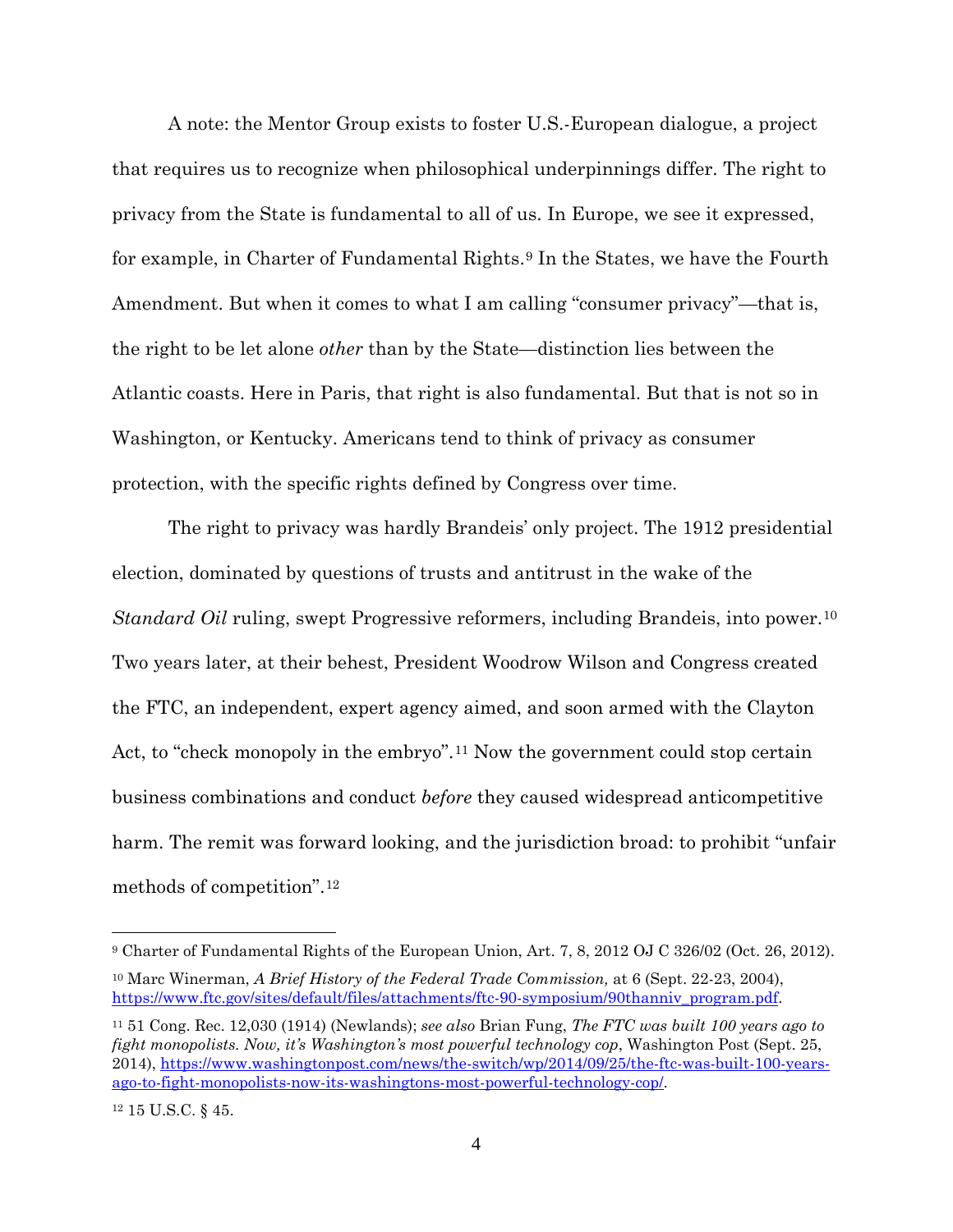The fledgling agency took it too far, however, asserting that antitrust properly encompassed consumer harms like deception. I hear echoes of this refrain today, as some attempt to cast every consumer harm as a competitive harm, putting "honest businesses" at competitive disadvantage. In 1931, in a case called *Raladam*, the Supreme Court rejected this logic.[13](#page-4-0) It held that the FTC's jurisdiction over unfair methods of *competition* did not extend to cases based solely on *consumer protection* concerns. Congress responded in 1938, giving the FTC new authority to prohibit "unfair or deceptive acts or practices". The FTC would enforce competition *and* consumer protection law—eventually including privacy—but they were not the same. $^{14}$  $^{14}$  $^{14}$ 

#### **Competition**

I don't need to explain to this audience that competition law in the U.S. and around the world exists to protect the competitive process, and with it consumers' interests in low prices and increased product quality, service, variety, and innovation.[15](#page-4-2) Last week, for example, the FTC sued to block merger of title insurance underwriters, in part on the basis that it would eliminate a competitor offering to accept greater underwriting risks—incidentally, a non-price aspect of

<span id="page-4-0"></span><sup>13</sup> 283 U.S. 643 (1931).

<span id="page-4-1"></span><sup>14</sup> Address of Hon. R.E. Freer, Commissioner, FTC Before the Annual Convention of the Proprietary Association, Biltmore Hotel (May 17, 1938),

[https://www.ftc.gov/system/files/documents/public\\_statements/676351/19380517\\_freer\\_whe\\_wheeler](https://www.ftc.gov/system/files/documents/public_statements/676351/19380517_freer_whe_wheeler-lea_act.pdf)[lea\\_act.pdf;](https://www.ftc.gov/system/files/documents/public_statements/676351/19380517_freer_whe_wheeler-lea_act.pdf) Leslie Fair, *FTC Milestones: Shared beginnings in the Circle Cilk case* (Nov. 6, 2014), [https://www.ftc.gov/news-events/blogs/competition-matters/2014/11/ftc-milestones-shared](https://www.ftc.gov/news-events/blogs/competition-matters/2014/11/ftc-milestones-shared-beginnings-circle-cilk-case)[beginnings-circle-cilk-case.](https://www.ftc.gov/news-events/blogs/competition-matters/2014/11/ftc-milestones-shared-beginnings-circle-cilk-case)

<span id="page-4-2"></span><sup>15</sup> Noah Joshua Phillips, Commissioner, Federal Trade Commission, Prepared Remarks at the U.S. Chamber of Commerce: Post Hoc, Ergo Propter Hoc (Oct. 17, 2018), [https://www.ftc.gov/public](https://www.ftc.gov/public-statements/2018/10/prepared-remarks-commissioner-phillips)[statements/2018/10/prepared-remarks-commissioner-phillips.](https://www.ftc.gov/public-statements/2018/10/prepared-remarks-commissioner-phillips)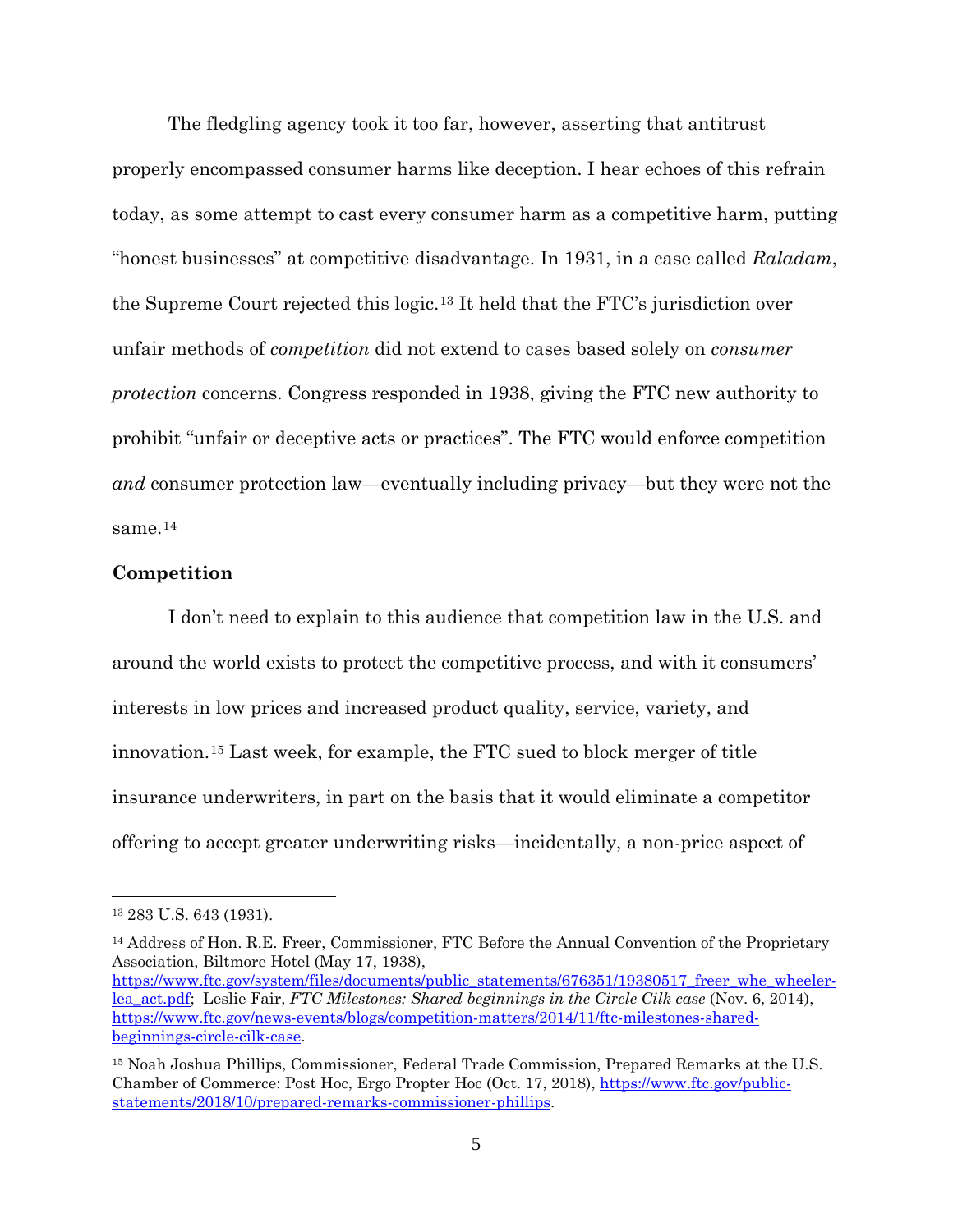competition.[16](#page-5-0) And the European Commission's *Guidelines on the Applicability of Article 101 of the Treaty on the Functioning of the European Union to Horizontal Cooperation Agreements* state that Article 101 provides the legal framework for the Commission to maintain effective competition<sup>17</sup>, and that competition laws are meant to promote innovation and enhance consumer welfare."[18](#page-5-2)

American courts have taken welfare maximization as their magnetic north, rejecting attempts to use competition law to achieve or protect ends beyond guarding the competitive process. In *National Society of Professional Engineers*, a trade group of engineers argued that ethics prohibited engineers from providing competitive bids for engineering services, because it might lead to inferior engineering work.[19](#page-5-3) Justice John Paul Stevens, who practiced antitrust law early in his career, wrote the opinion rejecting ethics as a defense to the Sherman Act.<sup>[20](#page-5-4)</sup> When the FTC sued a trade group of dentists who withheld x-rays from insurers, the dentists argued that providing them would lead to a decline in quality of care.[21](#page-5-5) The Court rejected the argument because there was little reason to credit

<span id="page-5-0"></span><sup>16</sup> *FTC Challenges Proposed \$1.2 Billion Merger of Title Insurance Providers Fidelity National Financial, Inc. and Stewart Information Services Corporation*, Federal Trade Comm'n (Sept. 6, 2019), [https://www.ftc.gov/news-events/press-releases/2019/09/ftc-challenges-proposed-12-billion](https://www.ftc.gov/news-events/press-releases/2019/09/ftc-challenges-proposed-12-billion-merger-title-insurance)[merger-title-insurance.](https://www.ftc.gov/news-events/press-releases/2019/09/ftc-challenges-proposed-12-billion-merger-title-insurance)

<span id="page-5-1"></span><sup>&</sup>lt;sup>17</sup> Communication from the Commission - Guidelines on the Applicability of Article 101 of the Treaty on the Functioning of the European Union to Horizontal Co-operation, 2011 OJ C 11/1 (Jan. 14, 2011) at  $\P$  4.

<span id="page-5-2"></span><sup>18</sup> *Id.* at ¶ 296.

<span id="page-5-3"></span><sup>19</sup> Nat'l Soc'y of Prof'l Eng'rs v. U.S., 435 U.S. 679 (1978).

<span id="page-5-4"></span><sup>20</sup> 435 U.S. at 691.

<span id="page-5-5"></span><sup>21</sup> FTC v. Indiana Fed'n of Dentists, 476 U.S. 447 (1986).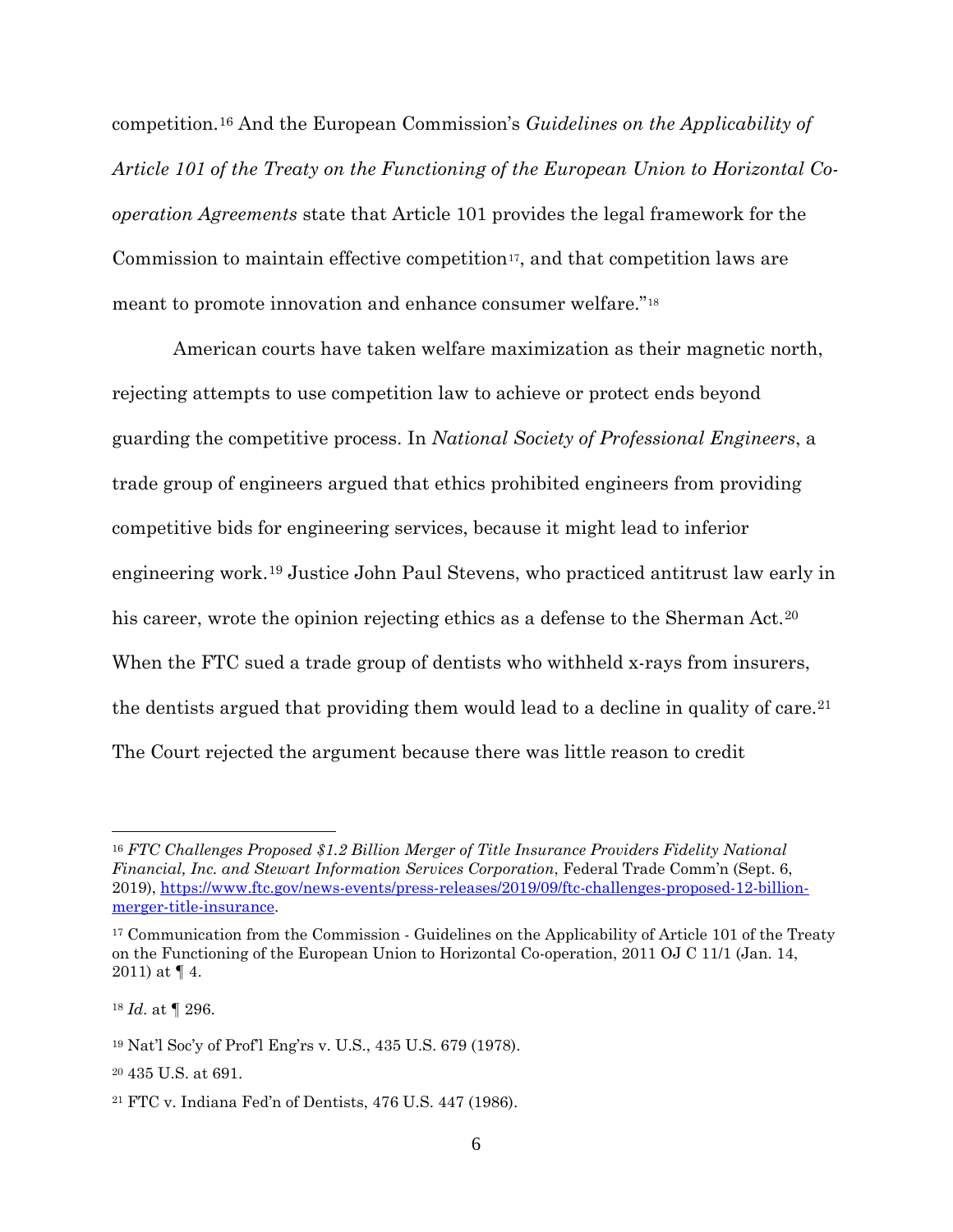"noncompetitive quality of service justifications".[22](#page-6-0) As the Court wrote in *Philadelphia National Bank*, it could not evaluate a merger based "on some ultimate reckoning of social or economic debits and credits" because a "value choice of such magnitude is beyond the ordinary limits of judicial competence".[23](#page-6-1) Or, put more simply by the Third Circuit, "the fact that the conduct may be otherwise undesirable is not a concern of the antitrust laws"[.24](#page-6-2)

In practice, with the possible exception of the Bundeskartellamt's order in Facebook earlier this year, authorities in the U.S. and Europe have generally recognized that privacy is not an end for which antitrust can or should supply the means. In 2008, the FTC rejected calls to use privacy as a basis to block Google's acquisition of DoubleClick.[25](#page-6-3) In Asnef-Equifax, the European Court of Justice wrote that "any possible issues relating to the sensitivity of personal data are not, as such, a matter for competition law" and "may be resolved on the basis of the relevant provisions governing data protection."[26](#page-6-4) Three years ago, even though DG Competition found that privacy was a "parameter of competition and driver of customer choice"—and I agree that it can be—the agency allowed Microsoft to

<span id="page-6-0"></span><sup>22</sup> 476 U.S. at 463-64.

<span id="page-6-1"></span><sup>23</sup> U.S. v. Philadelphia Nat'l Bank, 374 U.S. 321, 373 (1963).

<span id="page-6-2"></span><sup>24</sup> Schuylkill Energy Resources v. Pennsylvania Power & Light, Co., 113 F.3d 405, 414 FN 9 (3d Cir. 1997).

<span id="page-6-3"></span><sup>25</sup> Statement of the Federal Trade Commission Concerning Google/DoubleClick, FTC File No. 071- 0170 (Dec. 20, 2007),

[https://www.ftc.gov/system/files/documents/public\\_statements/418081/071220googledc](https://www.ftc.gov/system/files/documents/public_statements/418081/071220googledc-commstmt.pdf)[commstmt.pdf.](https://www.ftc.gov/system/files/documents/public_statements/418081/071220googledc-commstmt.pdf)

<span id="page-6-4"></span><sup>26</sup> Case C-238/05, Asnef-Equifax, Servicios de Información sobre Solvencia y Crédito, SL and Administración del Estado v. Asociación de Usuarios de Servicios Bancarios (Ausbanc), 2006 E.C.R. I-11125 at I-11164.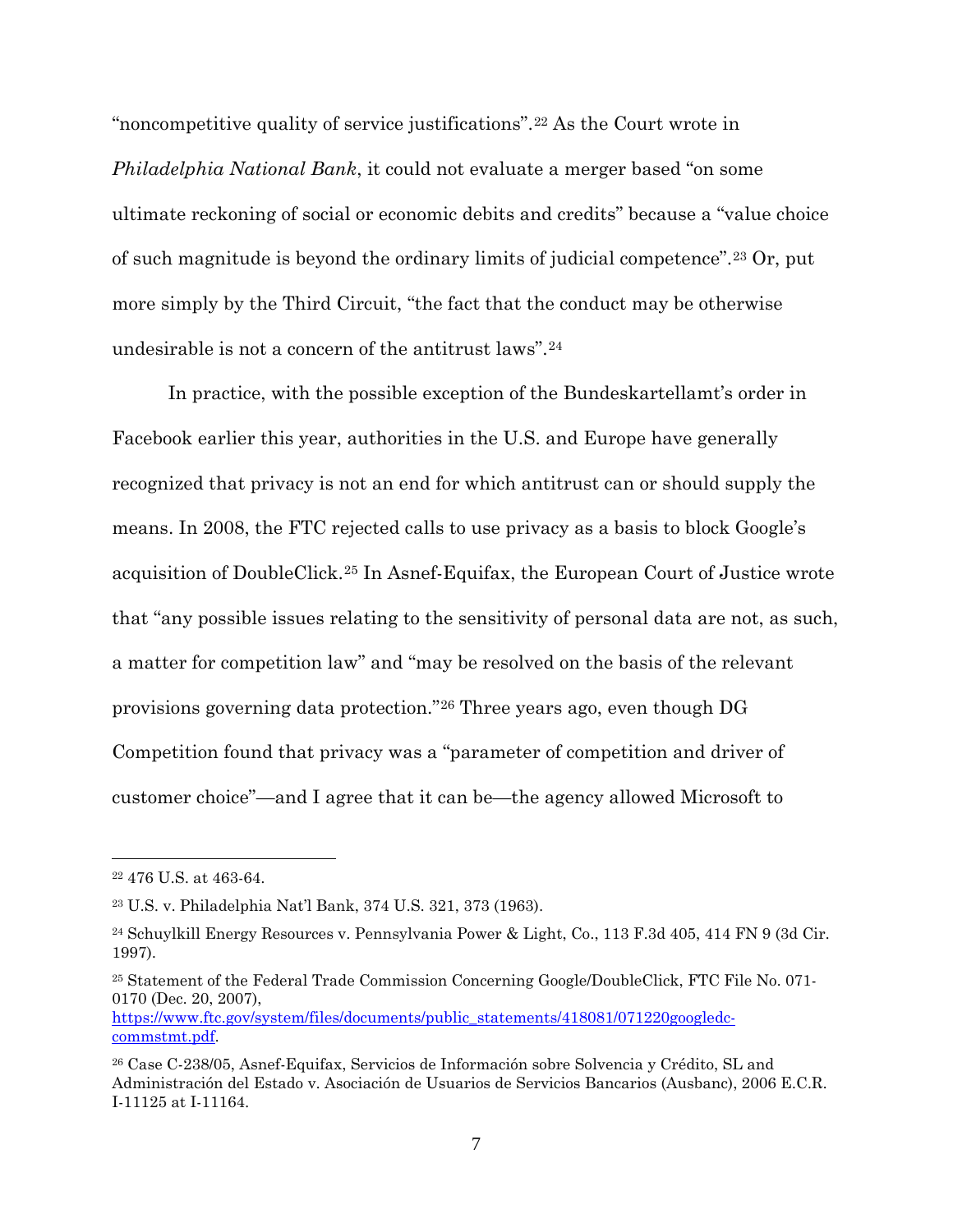purchase LinkedIn subject to behavioral remedies that did not aim to prevent a violation of privacy rules, but sought to ensure that competitors were not marginalized and could continue competing, including on privacy. [27](#page-7-0) To be clear, all of this is not to say that privacy is *irrelevant* to competition law; but the protection of privacy is not, and should not become, an independent goal of antitrust enforcement.

To the extent consumer privacy is a value society wishes to pursue using the instrumentalities of the state, of course, we have long understood that enforcing competition laws is not the only way for the government to "enhance consumer welfare". To protect privacy, we have privacy law.

### **Privacy Law**

At what does privacy law aim? As I alluded to earlier, in the U.S., the Fourth Amendment enshrines "The right of the people to be secure in their persons, houses, papers, and effects, against unreasonable searches and seizures".[28](#page-7-1) Justice Brandeis believed that conferred upon individuals a general right to privacy from the government.[29](#page-7-2) And, in the 1960s, U.S. courts adopted his approach and incorporated into Fourth Amendment jurisprudence the "reasonable expectation of privacy"[30](#page-7-3)—a zone of personal privacy into which the government may not intrude without substantial justification. That jurisprudence, and additional privacy rights

<span id="page-7-0"></span><sup>27</sup> Microsoft/LinkedIn (Case M. 8124) 2016 at FN 330.

<span id="page-7-1"></span><sup>28</sup> U.S. Const. amend. IV.

<span id="page-7-2"></span><sup>29</sup> Olmstead v. United States, 277 U.S. 438 (1928) (Brandeis, J. dissenting), overruled by Katz v. United States, 389 U.S. 347 (1967), and Berger v. New York, 388 U.S. 41 (1967).

<span id="page-7-3"></span><sup>30</sup> Katz v. United States, 398 U.S. 347 (1967) (Harlan, J. concurring).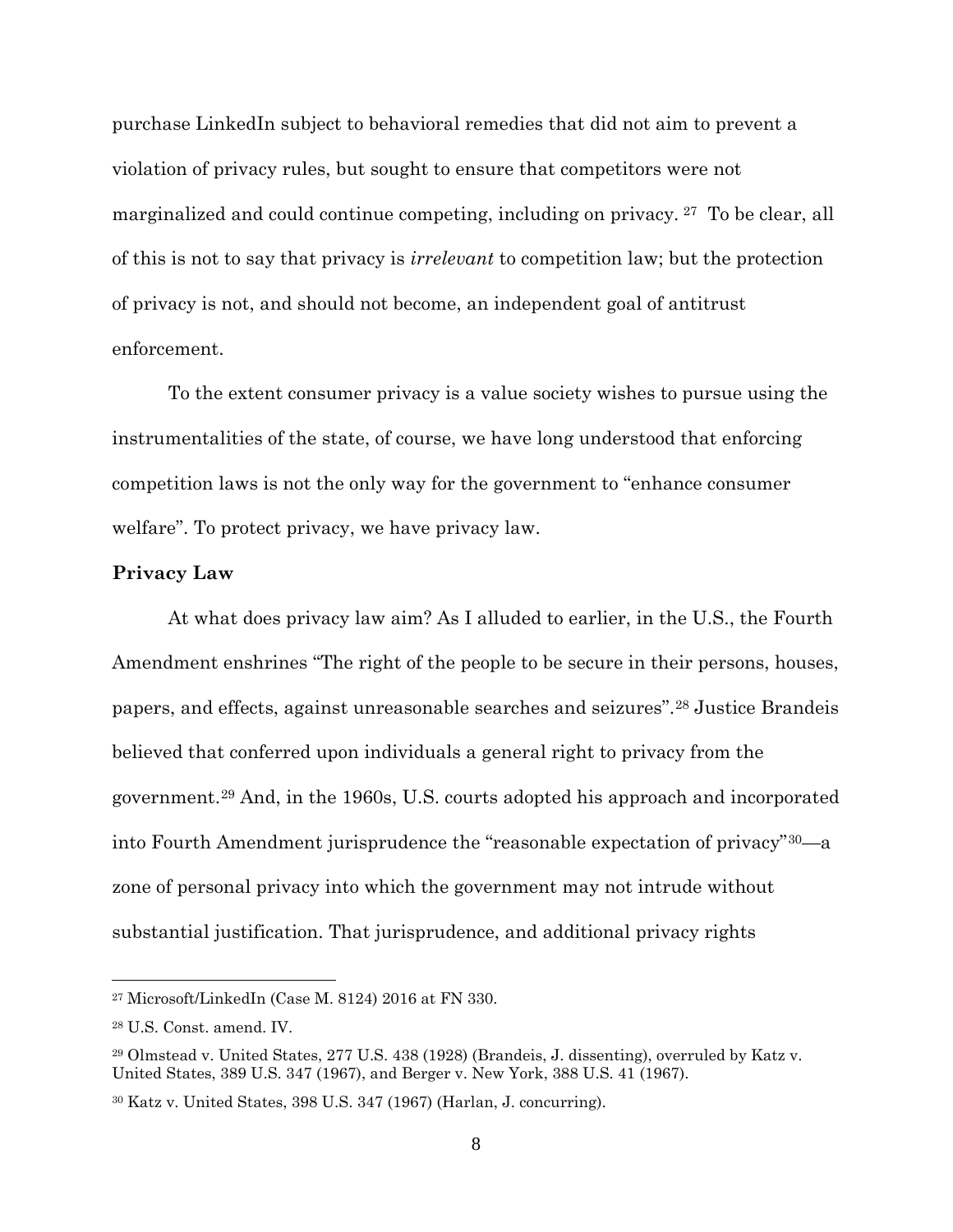subsequently fashioned by Congress, protect the privacy of individuals in the U.S. from the government, from local law enforcement up to our national security apparatus.[31](#page-8-0) For example, Congress has restricted the government's access to things like emails, financial information, and information gathered for foreign intelligence purposes.[32](#page-8-1)

As an aside, this legislative and judicial history is why Americans like me are often surprised when Europeans accuse us of having a privacy regime that is somehow not "adequate" in the context of national security. Requiring probable cause—and not permitting, for example, the detention of witnesses—our laws offer privacy protections from the State among the strongest—if not *the* strongest—in the world, including developed liberal democracies in Europe.[33](#page-8-2) Data embargoes predicated on what are, at core, relatively minor differences in approaches to national security – among countries that all embrace civil liberties – may serve neither privacy nor national security, much less trans-Atlantic commerce.

Consumer privacy is different. While the Fourth Amendment and its statutory progeny focus on the relationship between individuals and a particular set of entities—*i.e.*, the government—U.S. consumer privacy laws protect individuals

<span id="page-8-0"></span><sup>31</sup> *See, e.g.*, Electronic Communications Privacy Act of 1986 ("ECPA"), Pub. L. No. 99-508, 100 Stat. 1848 (codified as amended in scattered sections of 18 U.S.C.).

<span id="page-8-1"></span><sup>32</sup> *Id.;* Right to Financial Privacy Act of 1978, 12 U.S.C. §§ 3401 *et seq.*; Foreign Intelligence Surveillance Act of 1978, 50 U.S.C. §§ 1801 *et seq.*; USA Freedom Act Pub. L. No. 113-23, 129 Stat. 268.

<span id="page-8-2"></span><sup>33</sup> *See* Cameron Kerry, *Missed Connections: Talking With Europe About Data, Privacy, and Surveillance,* Brookings Institution, at 2, 16 (May 2014), [https://www.brookings.edu/research/missed](https://www.brookings.edu/research/missed-connections-talking-with-europe-about-data-privacy-and-surveillance/)[connections-talking-with-europe-about-data-privacy-and-surveillance/.](https://www.brookings.edu/research/missed-connections-talking-with-europe-about-data-privacy-and-surveillance/)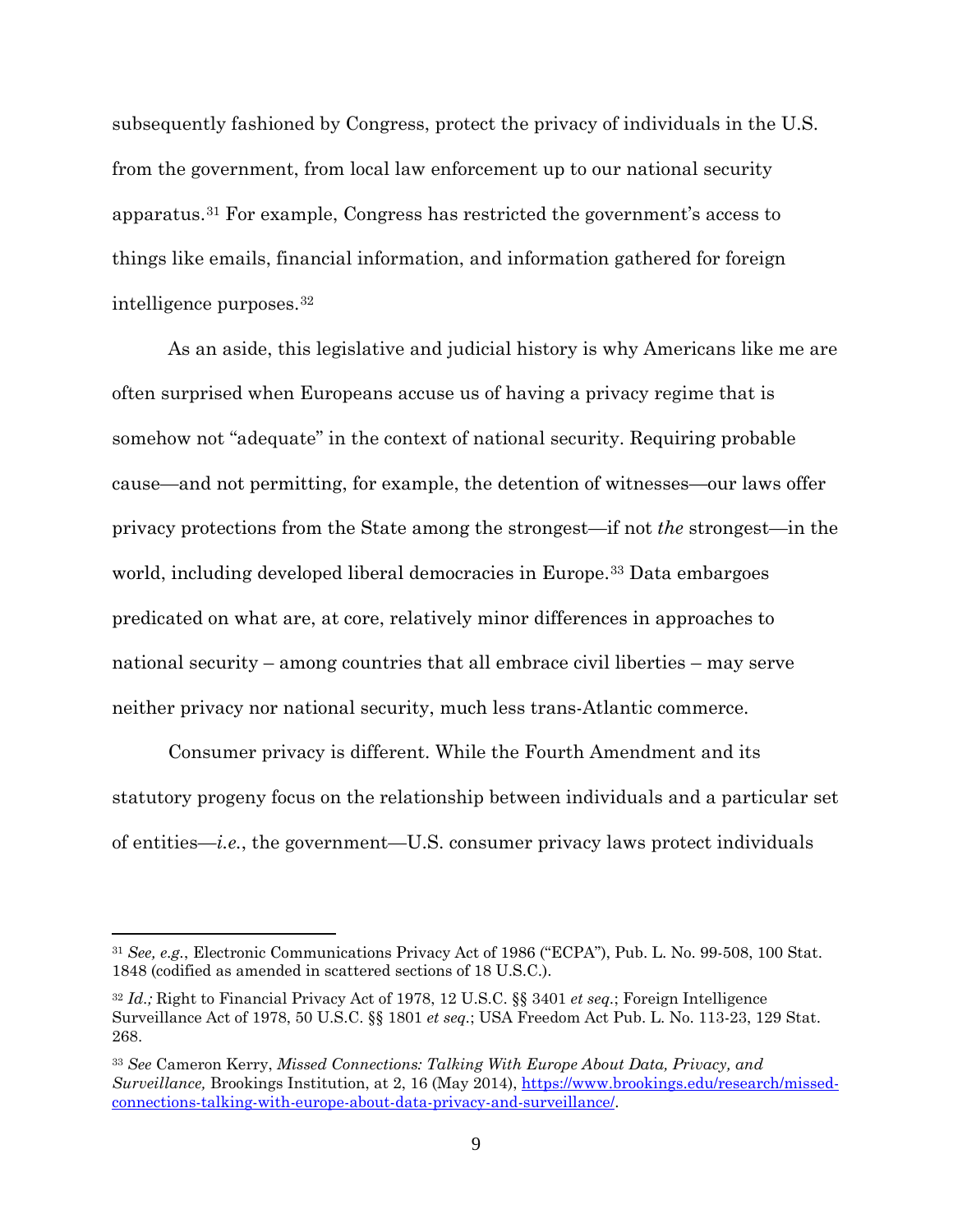from specific harms, mostly by private actors.[34](#page-9-0) The Fair Credit Reporting Act protects the accuracy of information about an individual's financial life, and limits its sharing.[35](#page-9-1) The Children's Online Privacy Protection Act (COPPA) protects children from unwanted contact online. The Health Insurance Portability and Accountability Act of 1996 (HIPAA) is intended to give individuals control over information about their health. And the FTC has used its so-called UDAP authority to target deception and unfairness related to privacy, for example the deceptions alleged in our recent settlement with Facebook. All of these harms are under discussion in our national debate over a comprehensive data privacy law.

But, unlike in the European Union, where the right to consumer privacy is enshrined in the GDPR, in the U.S, there is not yet societal agreement on which privacy harms necessitate rights to protect against them—against what, specifically, are we protecting consumers?[36](#page-9-2) One study by the Department of Commerce indicates that, when Americans think about privacy, their primary concern relates to identify theft.[37](#page-9-3) Addressing that is different from (and sometimes

<span id="page-9-0"></span><sup>&</sup>lt;sup>34</sup> That said, the Constitution does have a voice when it comes to what can be done with data collected by a third-party. Where the government seeks access to such data, courts determine if the consumer voluntarily exposed the data (the "third-party doctrine") or whether there remains a reasonable expectation of privacy in the data, and, as such, whether the 4th Amendment applies. *Compare* Carpenter v. United States, 585 U.S. \_\_ (2018) *with* Smith v. Maryland, 442 U.S. 735 (1979).

<span id="page-9-1"></span><sup>35</sup> 15 U.S.C. § 1681.

<span id="page-9-2"></span><sup>36</sup> *See* Chairman Joseph Simons, Federal Trade Commission, Opening Remarks at the FTC Hearing #12: The FTC's Approach to Consumer Privacy, at 10 (Apr. 9, 2019), [https://www.ftc.gov/system/files/documents/public\\_events/1418273/ftc\\_hearings\\_session\\_12\\_transcrip](https://www.ftc.gov/system/files/documents/public_events/1418273/ftc_hearings_session_12_transcript_day_1_4-9-19.pdf) [t\\_day\\_1\\_4-9-19.pdf.](https://www.ftc.gov/system/files/documents/public_events/1418273/ftc_hearings_session_12_transcript_day_1_4-9-19.pdf)

<span id="page-9-3"></span><sup>37</sup> Rafi Goldberg, *Most Americans Continue to have Privacy and Security Concerns, NTIA Survey Finds,* National Telecommunications and Information Administration (Aug. 20, 2018), [https://www.ntia.doc.gov/blog/2018/most-americans-continue-have-privacy-and-security-concerns](https://www.ntia.doc.gov/blog/2018/most-americans-continue-have-privacy-and-security-concerns-ntia-survey-finds)[ntia-survey-finds.](https://www.ntia.doc.gov/blog/2018/most-americans-continue-have-privacy-and-security-concerns-ntia-survey-finds)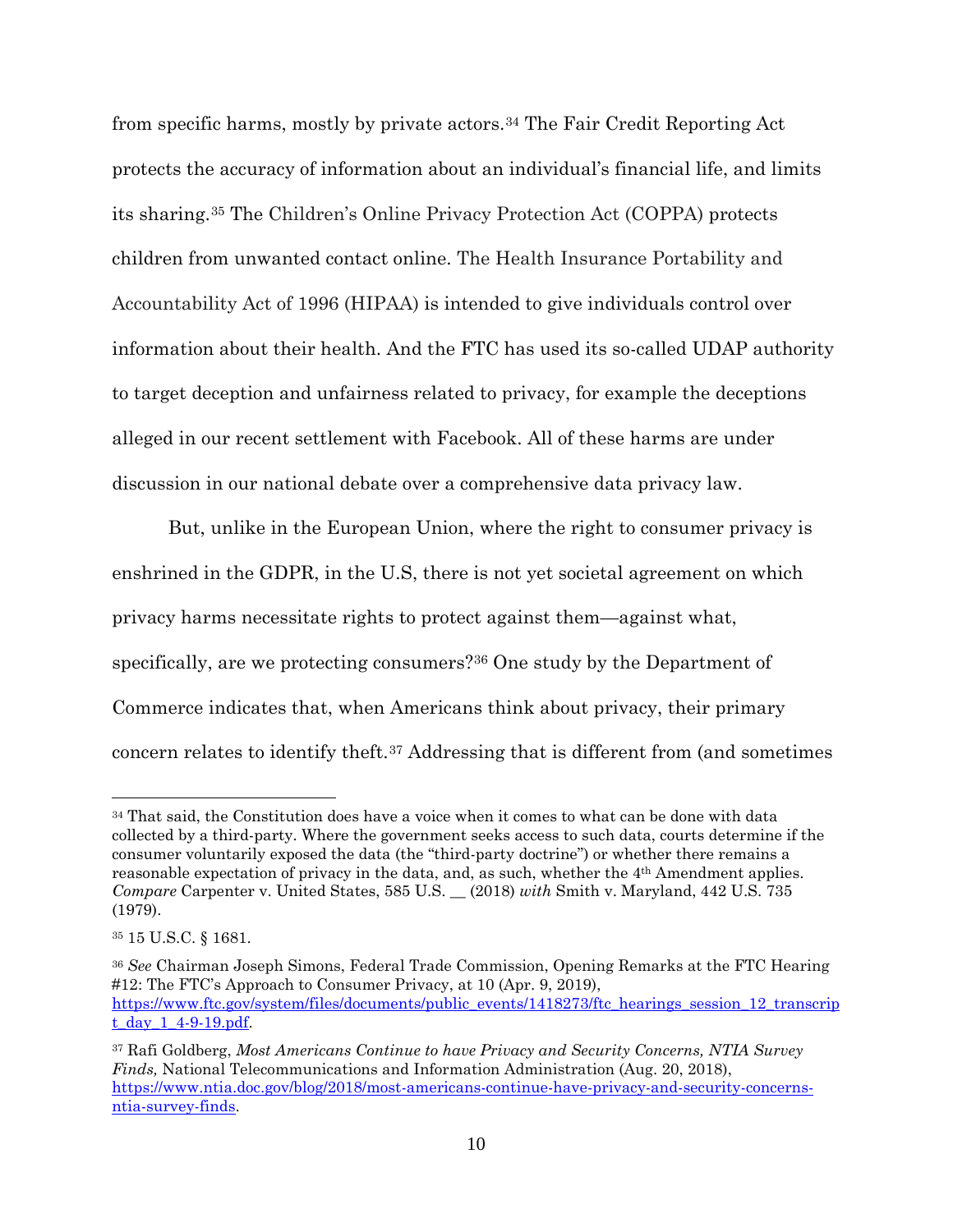in conflict with), say, control over data, or embarrassment, or other dignitary harms, all frequently discussed in today's privacy debate.

Some of that lack of consensus relates, I think, to fundamentally divergent views about privacy. By that I mean that different people, in different contexts, place different value on the harms and the tradeoffs associated with privacy—and some tastes fundamentally oppose each other. While one user may value a social media company recommending a connection with another person based on some common interest (say, religion, or politics), another user may find such recommendations (or the data collection on which they are based) distasteful or invasive. Is getting an advertisement for coffee as I pass the coffee shop convenient or creepy? Studies, and experience, show that different individuals value privacy differently, and that context matters.<sup>[38](#page-10-0)</sup> Alessandro Acquisti finds that "privacy" concerns can vary dramatically for the same individual, and for societies, over time."[39](#page-10-1)

### **Competition v. Privacy**

 $\overline{a}$ 

But let us assume for purposes of this discussion that the U.S. will, as Europe has, come to some societal resolution about the consumer privacy harms we wish to stop, and the rights we should have to stop them. Competition and privacy still are different, and more than that, they often are in tension. Restrictions on the

<span id="page-10-0"></span><sup>38</sup> *See* Alessandro Acquisti et al., *The Economics of Privacy,* 54(2) J. of Econ. Literature 442, 476 (2016) (surveying literature and noting that "small changes in contexts and scenarios can lead to widely differing conclusions regarding consumers' willingness to pay to protect their data.")

<span id="page-10-1"></span><sup>39</sup> Alessandro Acquisti et al., *Privacy and Human Behavior in the Age of Information*, 347 Science 509, 513 (2015).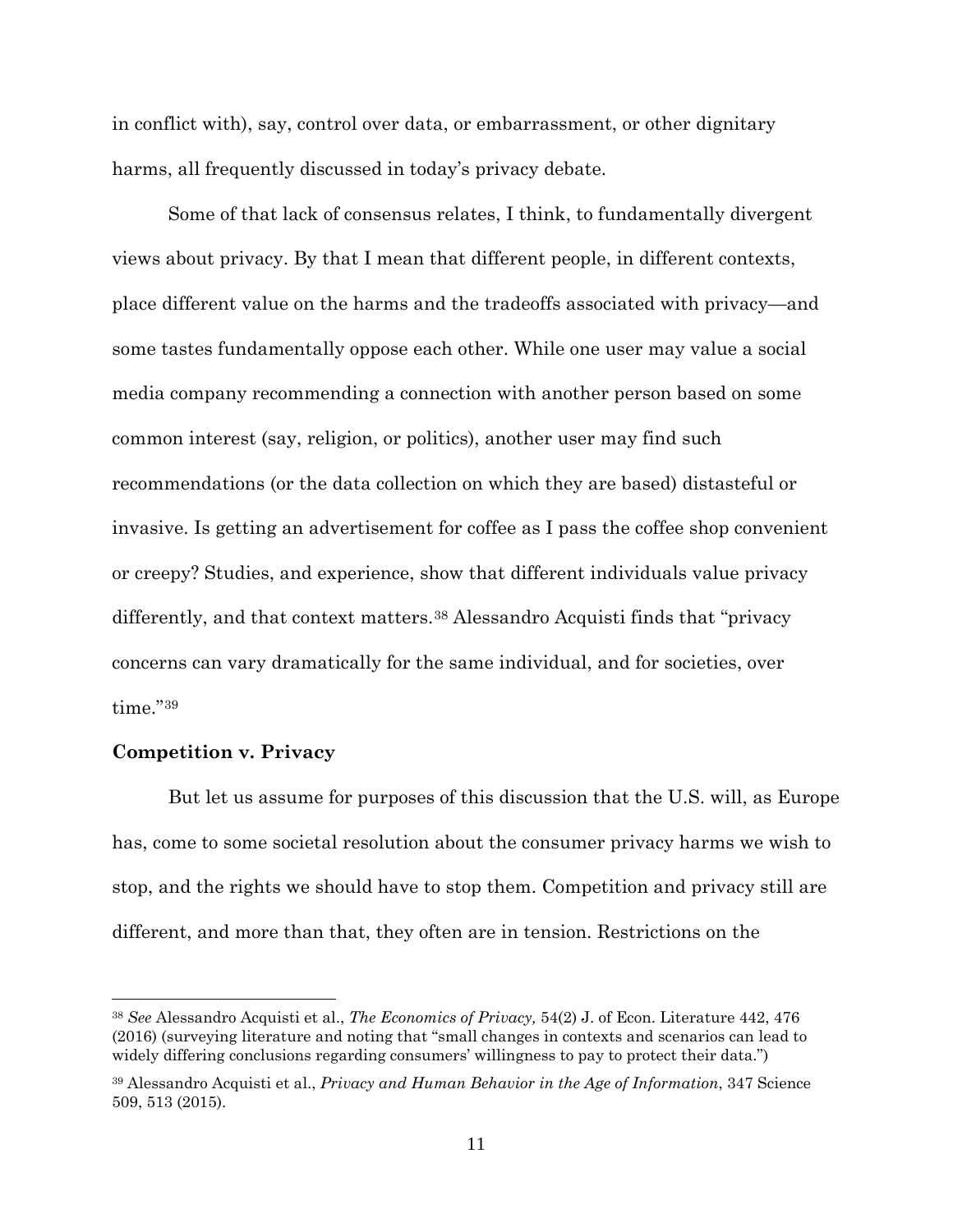collection, sharing, or use of data, the 'tools' at the core of much proposed and enacted privacy legislation, may work contrary to competition—by limiting product offerings, raising barriers to entry, increasing costs, and entrenching larger incumbents. Data portability offers promise, to be sure, but it may not be easy for small firms; and I'm mindful of Autorité President Isabel da Silva's comments in Washington earlier this year that she was hearing complaints from startups in France that the data portability provisions in the GDPR might enable big companies to lure away customers.[40](#page-11-0)

Consider circumstances surrounding two recent privacy enforcement actions at the FTC. One involved a company called Unroll.me, which offered Gmail users a tool to organize their email inboxes and made money by searching the emails for purchasing receipts, which its affiliate used for an anonymized market research product. (Unroll.me allegedly failed to level with its consumers, for which it was held liable.) Google recently decided to cut off the access of third parties like Unroll.me to Gmail data, ostensibly a pro-privacy move, but also one that prevents third-parties from creating useful applications on top of Gmail and leaves Google with a monopoly on that data.<sup>[41](#page-11-1)</sup> Good for privacy? Maybe. But good for competition? Probably not.

This summer, the FTC settled a privacy enforcement action against Facebook, including a \$5 billion fine and substantial new privacy compliance

<span id="page-11-0"></span><sup>40</sup> Luuk de Klein & Lisha Zhou, *French, Australian agency chiefs share ideas on privacy, competition interplay*, *in* PARR, ABA ANTITRUST SPRING MEETING 18 (2019), https://www.acuris.com/assets/PaRRABAreport2019\_1.pdf.

<span id="page-11-1"></span><sup>41</sup> Separate Statement of Commissioner Noah Joshua Phillips, *Federal Trade Commission v. Unrollme.Inc.*, Matter No. 1723139 (Aug. 8, 2019).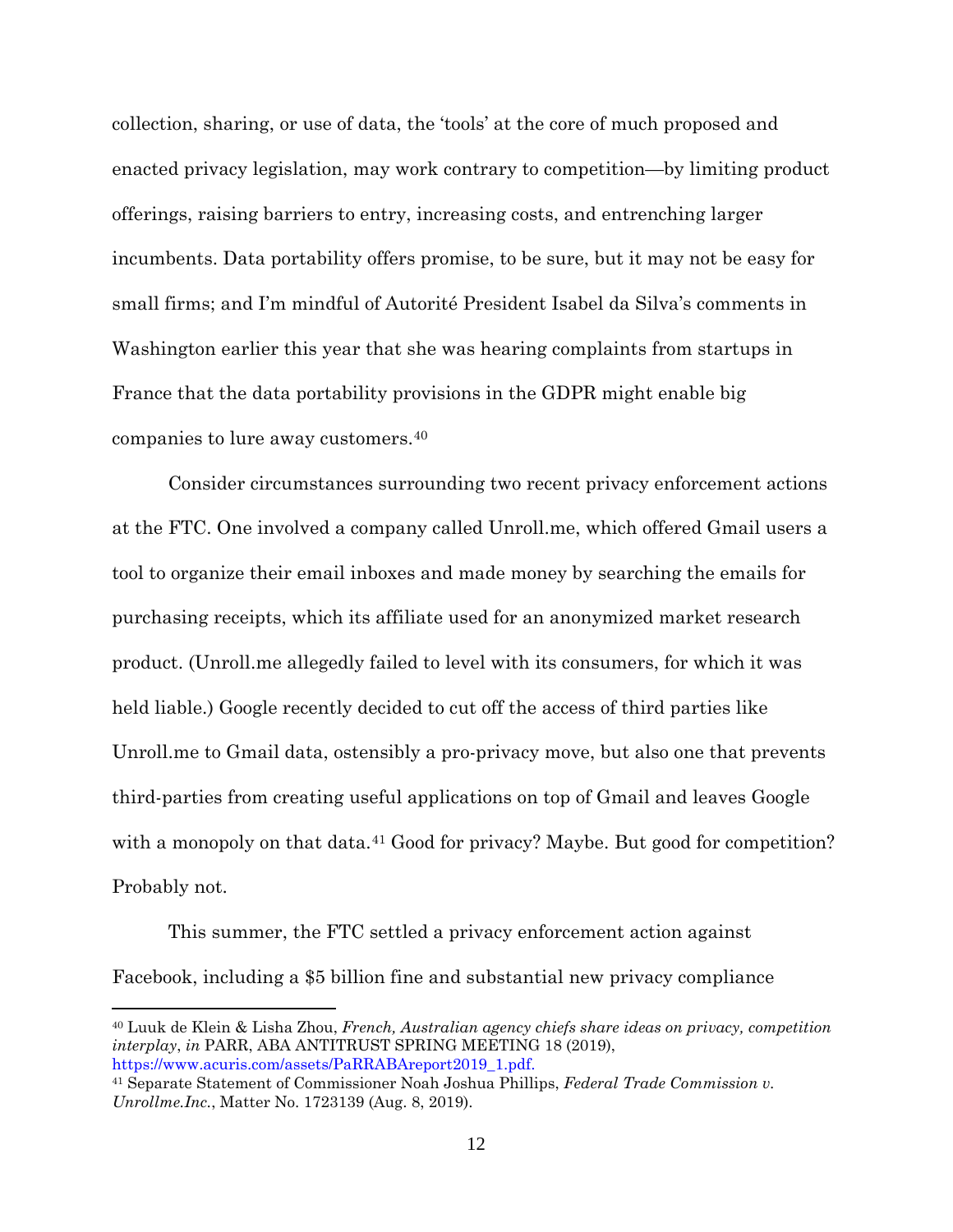changes at the company. One observer, Alex Stamos, Facebook's former chief security officer, criticized the settlement, stating: "we are actually going [in] two different directions that are not compatible. If you want these companies to have competition, then you need to require them to allow other people to utilize the data they sit on."[42](#page-12-0) I think there's something to that. Facebook had allowed app developers access to its trove of data, and that data sharing may very well have been good for competition. But it may not have been good for privacy.

Again, privacy is not necessarily *irrelevant* to antitrust law. If, in fact, firms are competing on privacy, then that is an aspect of competition at which we should look. If, for instance, Google were to acquire Duck Duck Go, the search engine that competes for users by not collecting or storing personal data, it would be perfectly reasonable to consider that. Duck Duck Go has made a determination that there is sufficient demand for greater privacy protections to make it a strategic variable of competition. The loss of that product could conceivably harm competition. But the FTC was correct not to consider privacy when Facebook purchased WhatsApp. Our critics said we should have blocked that acquisition because Facebook gained additional data on users, which they view negatively. But any acquisition in the technology age can lead to a consolidation of data, at least incidentally. And while that might be bad for privacy, it is not on that basis bad for competition.

But we have to look at "privacy-as-quality" carefully. Given that consumers have different privacy tastes, where the value of an aspect of competition lends

<span id="page-12-0"></span><sup>42</sup> Jesse Pound, *Ex-Facebook security chief calls regulatory efforts 'confused,' says FTC settlement won't address main privacy concerns*, CNBC (Jul. 24, 2019), [https://www.cnbc.com/2019/07/24/ex](https://www.cnbc.com/2019/07/24/ex-facebook-exec-says-ftc-deal-wont-address-main-privacy-concerns.html)[facebook-exec-says-ftc-deal-wont-address-main-privacy-concerns.html.](https://www.cnbc.com/2019/07/24/ex-facebook-exec-says-ftc-deal-wont-address-main-privacy-concerns.html)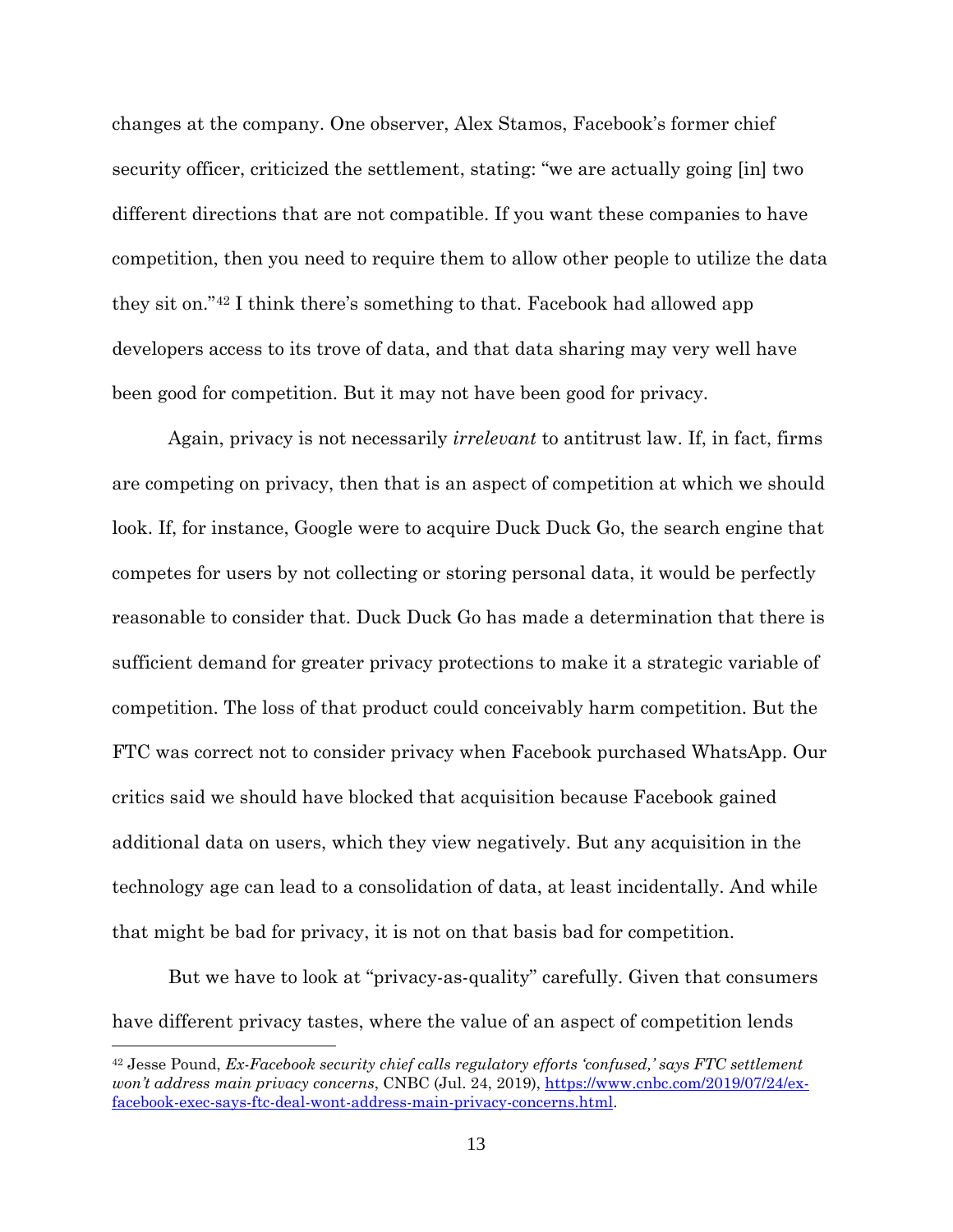itself to polar disagreement—your privacy cost is my privacy benefit—identifying a lessening of competition for privacy may be difficult. James Cooper describes the challenge in considering privacy as an aspect of quality in competition law analysis. Profit does not necessarily follow from a lessening in privacy.[43](#page-13-0) He argues that distinguishing a differentiated product from an exercise of market power may be hard.<sup>[44](#page-13-1)</sup> Cooper, for his part, likens considering privacy as a quality aspect of competition to asking whether a restaurant's decision to replace corn on the menu with green beans is a decline in quality.<sup>[45](#page-13-2)</sup> What are we to make of the fact that Google's share of search advertising is slightly higher in Europe, which has stronger privacy standards, than its share in the U.S.?[46](#page-13-3) These analytical questions, stemming from differing and even opposing tastes, open the door to subjectivity. Agency enforcers (and courts) should not be substituting our privacy tastes for those of consumers, especially when the product is free.

The problem is not just about measurement. The tension between competition and privacy means that, rather than strengthening either, pushing antitrust and privacy law to converge threatens to confuse (and thus weaken) the enforcement of each. He who serves two masters serves none, they say. Where the

 $\overline{a}$ 

[share/all/united-states-of-america.](https://gs.statcounter.com/search-engine-market-share/all/united-states-of-america)

<span id="page-13-3"></span><sup>46</sup> As of August 2019, Google had a 93% share of search advertising in Europe, and 88% share in the U.S.. Search Engine Market Share Europe, Statcounter (Aug. 2019), <https://gs.statcounter.com/search-engine-market-share/all/europe> and Search Engine Market Share United States of America, Statcounter (Aug. 2019) [https://gs.statcounter.com/search-engine-market-](https://gs.statcounter.com/search-engine-market-share/all/united-states-of-america)

<span id="page-13-0"></span><sup>43</sup> James Cooper, *Privacy and Antitrust: Underpants Gnomes, the First Amendment, and Subjectivity*, 20 Geo. Mason L. Rev. 1129, 1136 (2013).

<span id="page-13-1"></span><sup>44</sup> *Id*. at 1137.

<span id="page-13-2"></span><sup>45</sup> *Id*. at 1138.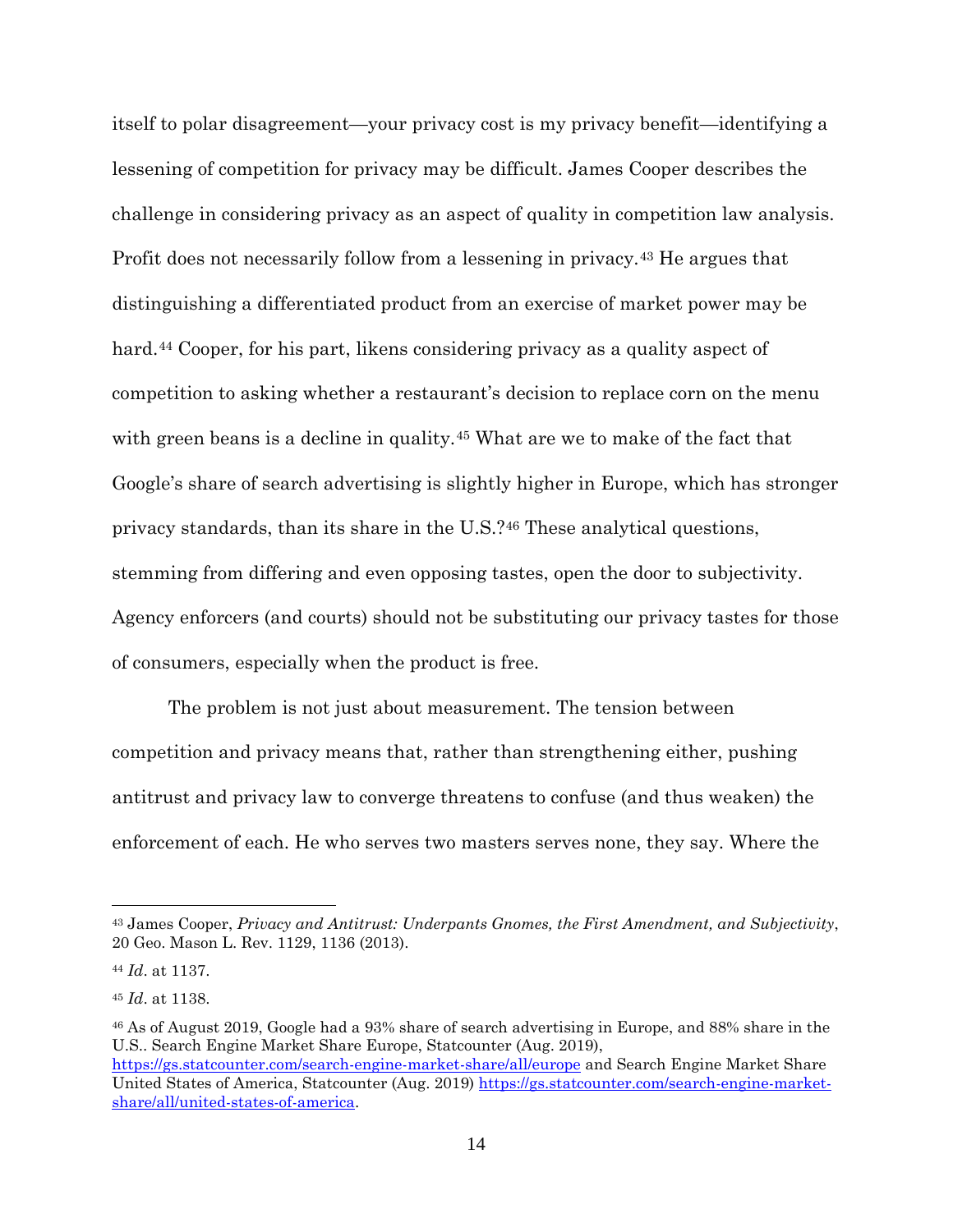interests of both align, perhaps we are less concerned. But competition and privacy are often at odds. Are law enforcers forced, like Buridan's Ass, to make a choice that cannot be made? And how could courts review such decisions? These questions are difficult enough. In the exercise of prosecutorial discretion (or adjudication), how do you quantify the harm from a behaviorally targeted ad? Some people consider them helpful. Or from the sharing of an embarrassing photo? That is unlike, say, price. We all want lower prices. What is the cost of privacy?

Even assuming the ends were reconcilable, what about the means? Are the tools of antitrust law effective at accomplishing privacy, and vice versa? There are cases in which preventing one firm's access to another's data may protect competition,[47](#page-14-0) and others where requiring access to data is necessary.[48](#page-14-1) The question, of course, depends on the market dynamics in a given case. Compelling data sharing may be good for competition, or it may be bad, such as when it deters investment. But privacy would counsel against the sharing of data, at least where it involves people. Again, consider the competition critique of the Facebook settlement. In that case, any number of people asked the FTC to break up Facebook. But how compelled divestiture—a remedy under antitrust law—would serve the ends of privacy law is not immediately apparent. I'm not aware of evidence suggesting that breakup would change the appetite some companies have for

<span id="page-14-0"></span><sup>47</sup> Statement of Chairman Joseph J. Simons, Commissioner Noah Joshua Phillips, and Commissioner Christine S. Wilson Concerning the Proposed Acquisition of Essendant, Inc. by Staples, Inc. FTC File No. 181-0180 (imposing a firewall between two parts of the newly merged company to avoid anticompetitive conduct from occurring).

<span id="page-14-1"></span><sup>48</sup> Analysis of Agreement Containing Consent Order to Aid Public Comment, In the Matter of Nielsen Holdings N.V. and Arbitron Inc. File No. 131 0058 (requiring Nielsen to divest assets from Arbitron's cross-platform audience measurement business and a perpetual, royalty-free license to data).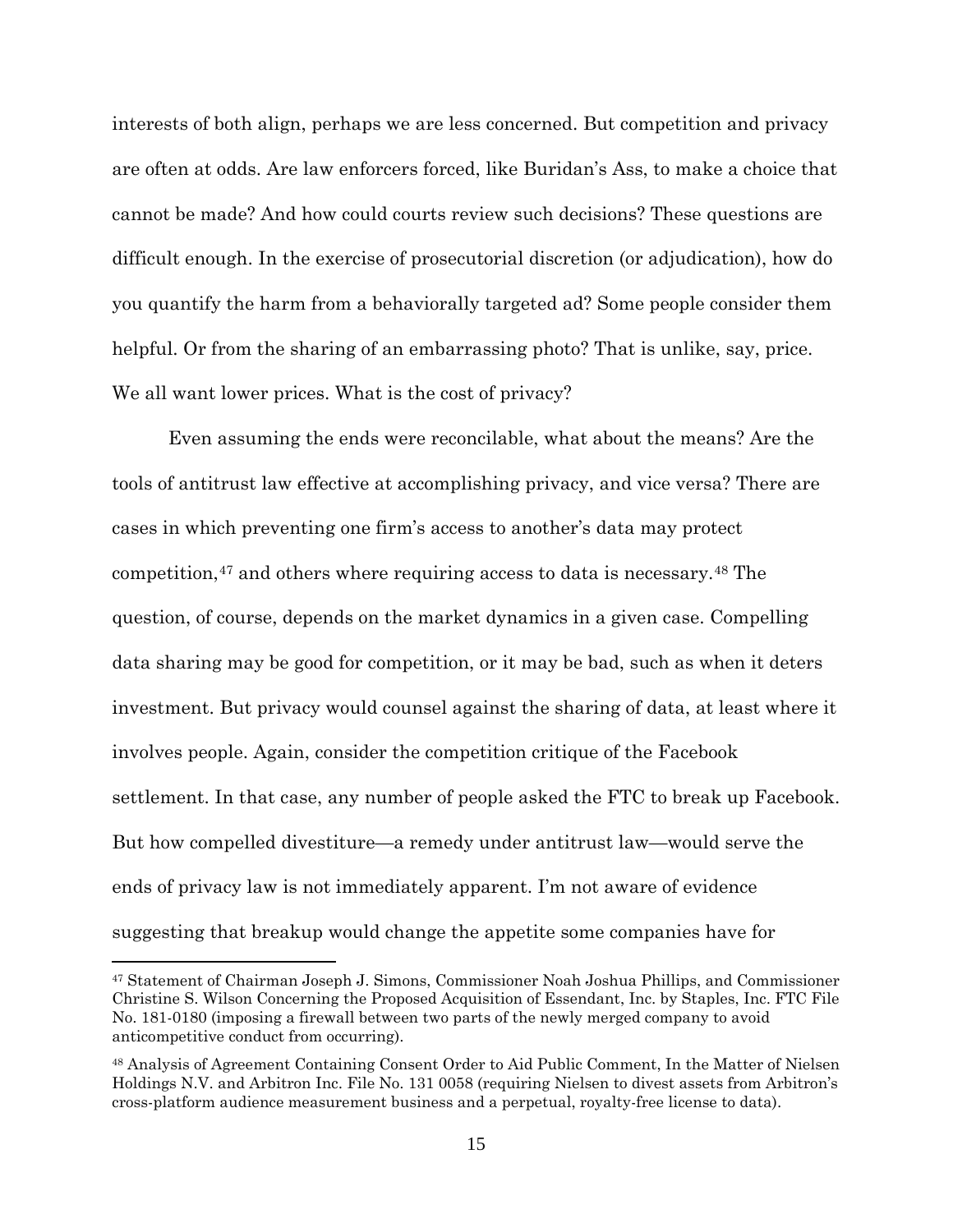consumer data, or the inherent willingness of consumers to give it to them. To be sure, it *might*; but then again it might not, and we could easily end up with 3, 5, 10 different entities, each as eager to consume user data as the next.

These days, we often synonomize privacy and "data protection"; and there is substantial overlap. But privacy and data are not the same. As this discussion of remedies illustrates, antitrust law deals routinely and continues to grapple with, data in our data-driven economy—data as assets: inputs, outputs, barriers to entry and so forth. Today, my focus is not on data per se; but privacy—and how its pursuit ought to bear on competition law.

We can expect the market to meet consumer demand. But demand must reveal itself; and we should be skeptical of idealized claims of what competition will yield. At the very least, the claim must be backed by facts and evidence showing that the offending conduct has negative consequences on consumer welfare. But even then, where preferences are heterogeneous and even the meaning of privacy ambiguous, our confidence about how competition will affect the market for personal data should be muted. Consider competition in online social networks that we see today. The biggest, most successful social media companies outside of Silicon Valley come from China – WeChat and TikTok to name two. They are available for free and may have the scale to compete with companies like Google and Facebook. Of course, they gather data just as enthusiastically, and much of it is processed for purposes and in locations that are, at a minimum, hard to determine. That's

16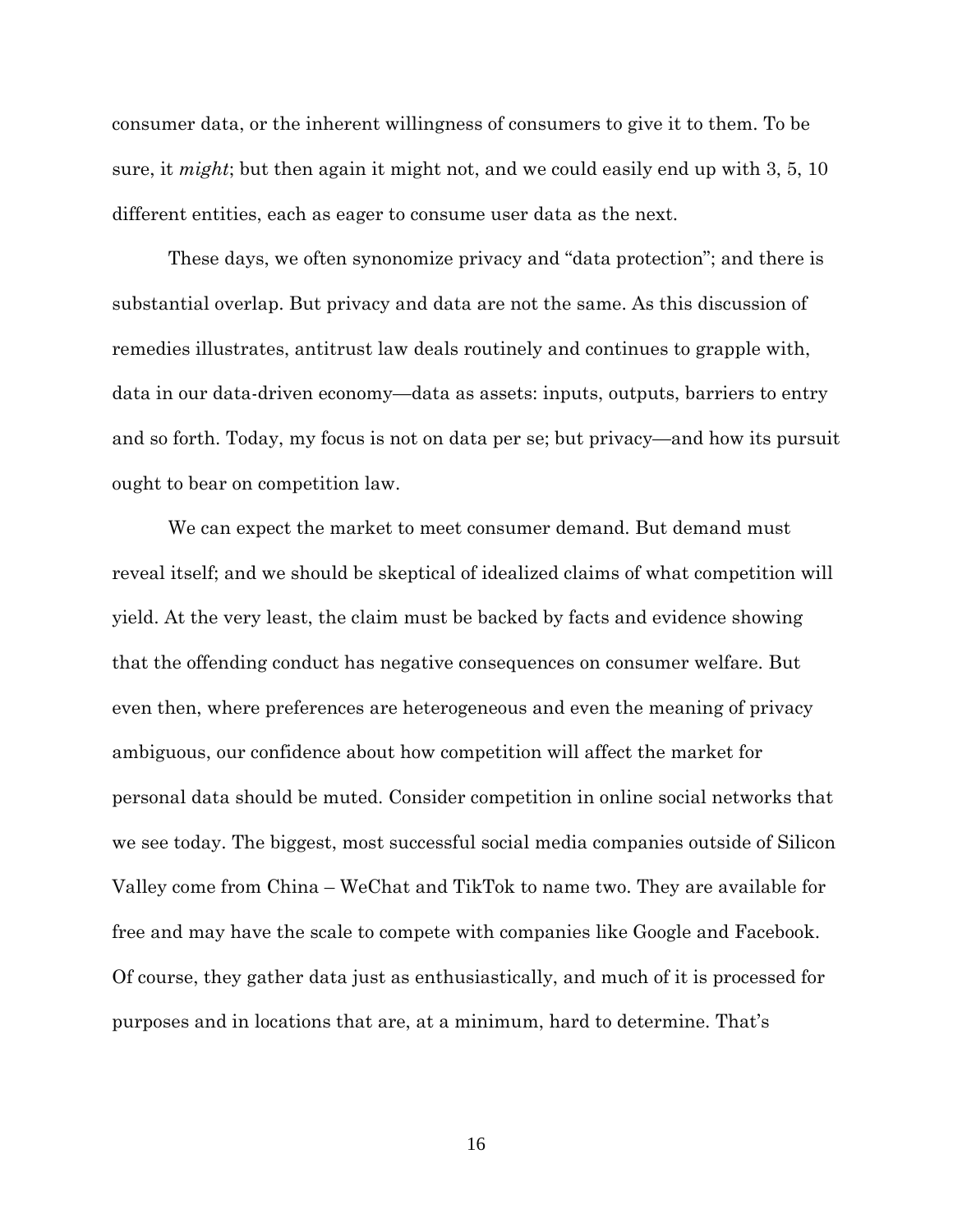competition, but probably not the kind that advocates of merging privacy and competition law had in mind.

### **Conclusion**

 $\overline{a}$ 

To recap, competition and privacy laws are different. They serve different ends, and employ different tools. Often, they are in direct tension. And privacy lends itself to different and even diametrically-opposing tastes and interpretations. So why are we talking about converging antitrust and privacy law?

In June, Martin Selmayr argued that both competition and privacy "were about human dignity, and about choice, and about freedom".[49](#page-16-0) That may be, but it is far from clear how that distinguishes privacy as a subject for competition law from any other number of issues that also involve dignity, or choice, or freedom. Commissioner Slaughter argues that we lack privacy because we lack competition, and that a merger may upset consumer expectations about privacy. Both of those may be, but – again – it is not clear why privacy stands apart from other values one might try to pour into the vessel of antitrust: labor, the environment, the well-being of small producers, etc. If ExxonMobil and Royal Dutch / Shell were to announce a merger, should we pay special attention to the privacy implications?

At least for some, the answer why "antitrust and *privacy*" should converge is, I fear, something else. The large technology firms that occupy a ubiquitous place in markets and the popular imagination also profit by monetizing consumer data that is, their operations implicate privacy. To me, that is an argument for

<span id="page-16-0"></span><sup>49</sup> European Data Protection Supervisor, *"Data Protection and Competitiveness in the Digital Age"*, YouTube (July 12, 2019),<https://youtu.be/3JI33s5e53M?t=3217> (53:37).